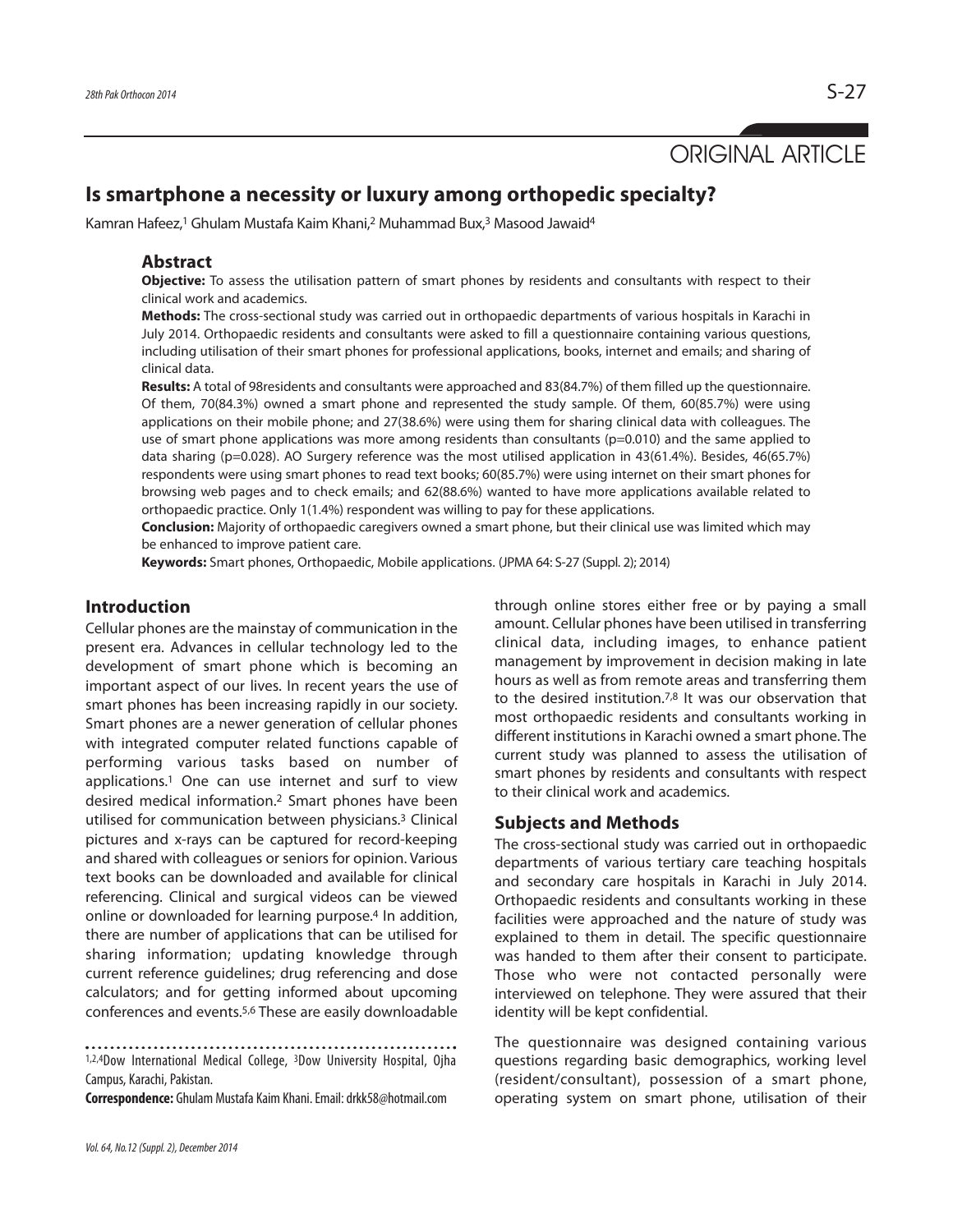smart phones for orthopaedic applications, books, internet and emails; categories of applications or web pages they found useful in their clinical practice. They were also asked about the need of further useful orthopaedic applications, their categories and their willingness to pay for these applications.

The responses were evaluated and data was analysed using SPSS version 16. Data was mainly presented as descriptive statistics. Chi square and Fischer's exact tests were used to compare some variables among groups (residents/consultants). P<0.05 was considered statistically significant.

### **Results**

A total of 98residents and consultants were approached and 83(84.7%) of them filled up the questionnaire. Of them, 70(84.3%) owned a smart phone; 46(65.7%) residents and 24(34.3%) consultants. The remaining 13(15.7%) were excluded. Android operating system was the most commonly found system in 62(88.6%) cases, followed by iPhone operating system 7(10%) and 1(1.4%) had windows-based phone. Overall, 60(85.7%) were using applications on their mobile phone; and 27(38.6%) were using them for sharing clinical data with colleagues (Table). The use of smart phone applications was more

**Table:** Comparison of smart phone use among residents and consultants (n=70).

|                     |     | <b>Residents</b><br>$(n=46)$ | <b>Consultants</b><br>$(n=24)$ | P-value  |
|---------------------|-----|------------------------------|--------------------------------|----------|
| Share clinical data | Yes | 22 (31.4%)                   | $5(7.1\%)$                     | $0.028*$ |
|                     | No  | 24 (34.3%)                   | 19 (27.1%)                     |          |
| Use applications    | Yes | 43 (61.4%)                   | 17 (24.3%)                     | $0.010*$ |
|                     | No  | $3(4.3\%)$                   | 7(10%)                         |          |
| Use internet        | Yes | 41 (58.6%)                   | 19 (27.1%)                     | $0.258*$ |
|                     | No  | $5(7.1\%)$                   | $5(7.1\%)$                     |          |



**Figure-1:** Smart phone applications used by orthopaedic residents and consultants.

 $S-28$ 



**Figure-2:** Categories of knowledge resources found useful while using smart phones.

among residents than consultants (p=0.010) and the same applied to data sharing (p=0.028.

AO Surgery reference was the most utilised application in 43(61.4%)followed by Medscape 39(55.7%) (Figure-1).Besides, 46(65.7%) respondents were using smart phones to read text books; 60(85.7%) were using internet on their smart phones for browsing web pages and to check emails (Figure-2).

Overall, 62(88.6%) wanted to have more applications available related to orthopaedic practice. Only 1(1.4%) respondent was willing to pay for these applications.

#### **Discussion**

Smart phones available now are fully equipped with highresolution cameras, good storage capacities, are Wi-Fienabled and allow easy internet access. These make them useful handheld pocket devices enabling physicians to use them in their daily clinical routine effectively to update their knowledge, communicate with peers around the world and to utilise various specialty related applications. Alone study<sup>10</sup> assessed the use of blackberry smart phone within a hospital among residents and nurses to improve communication related to patient care. Adoption of smart phone use showed improved efficiency over the traditional use of pagers. In our study, we also observed that a good proportion of respondents (38.6%) were using smart phones for sharing clinical data with peers and seniors.

There are number of smart phone applications available for medical community. According to a study<sup>11</sup> there are approximately 10,275 applications on various online stores available ranging from medical calculators, flash cards, general reference, lab tests, terminology and news. There are also a number of specialty-specific applications. One study<sup>12</sup> published in 2011 reported 61 specific orthopaedic applications for iPhone users and 13 for